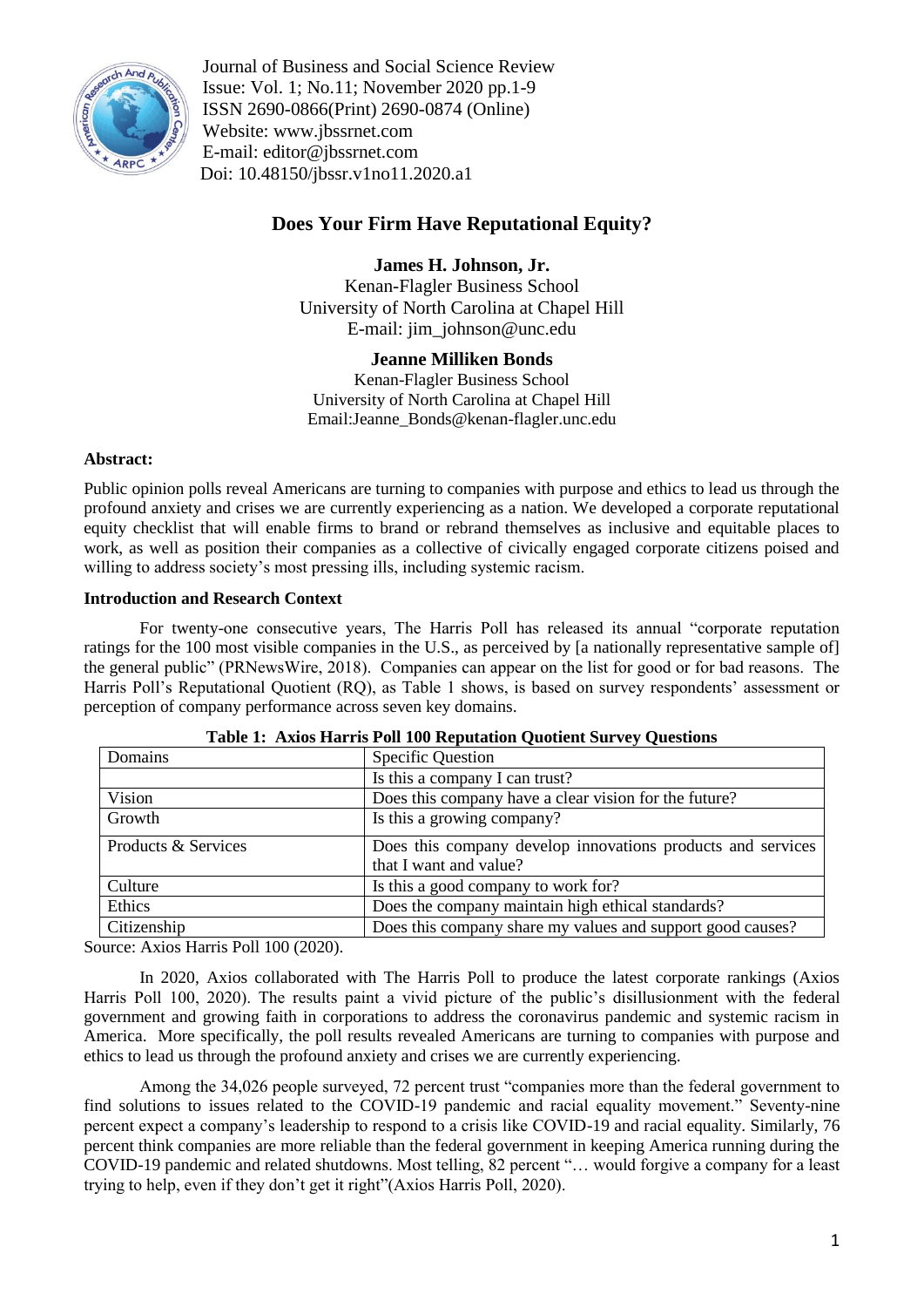As these poll results and the summary data in Table 2 show, some companies deserve recognition for their leadership in responding to both the coronavirus pandemic and nationwide protests over systemic racism in America. At the same time, however, some companies have demonstrated a reluctance to weigh in on the crises. Others have issued grandiose statements and plans with little or no follow through with concrete action to address the situation. Still others have made racially offensive or insensitive remarks on social media, especially about systemic racism in America, which have triggered consumer boycotts and, in some instances, led to the firing or voluntary resignation of the company CEO (see Feloni & George, 2020).

## **Table 2: Examples of Company Responses to Current Crises**

| Commitment/Action                                   | Company/Organization                             |
|-----------------------------------------------------|--------------------------------------------------|
| CEO calls to Action on Racial Equity                | Vista Equity Partners, Ariel Investments, The    |
|                                                     | Foundation,<br>Merck,<br>Ford<br>Robin<br>Hood   |
|                                                     | Foundation, Veon, Delta Airlines, General Mills, |
|                                                     | Land O'Lakes, KMPG, Ford, General Motors,        |
|                                                     | Fiat Chrysler, Business Roundtable               |
| Eliminate racist content in branding, marketing,    | Comcast, IBM, Microsoft, NetFlix, Paramount      |
| and advertising of consumer products as well as     | Networks, HBO Max, PVH, Quaker Oats, Mars,       |
| TV shows and movies re-enforcing stereotypes.       | ViiacomCBS,, A&E                                 |
| Increase Black creators in media and stop           |                                                  |
| investing in facial recognition software.           |                                                  |
| Increase hiring of Black and Latino workers,        | Adidas, PayPal, Comcast, PwC, GM, Google,        |
| including in both managerial and leadership         | PepsiCo                                          |
| positions.                                          |                                                  |
| Increase contracting and procurement with black     | Paypal, PepsiCO                                  |
| and other minority suppliers.                       |                                                  |
| Financial investments to strengthen economic        | Bank of America, Netflix                         |
| opportunities in minority communities.              |                                                  |
| Instating Juneteenth as a paid holiday. Financial   | Nike, Twitter, Square, The New York Times, Vox   |
| & advocacy for reparations, black lives matter,     | Ben & Jerry's                                    |
| and criminal justice reform.                        |                                                  |
| Donate and/or partner with<br>civil<br>rights       | Airbnb, Comcast, PVH                             |
| organizations to address systemic racism.           |                                                  |
| Devoting shelf space to products from black-        | Sephora, Walmart, Walgreens, CVS, NASCAR,        |
| owned businesses; stop placing black beauty         | NFL, NBA, WNBA, MLB                              |
| products in anti-theft cases; ban confederate flag; |                                                  |
| support player protest.                             |                                                  |
| Develop content to explain systemic racism.         | <b>CNN &amp; Sesame Street</b>                   |

Source: Compiled by authors based on Feloni& George (2020).

Even prior to the current crises, public opinion polls highlighted citizen demands calling for "corporations [to] recognize their responsibility to their communities, to their workers, and to their customers" (PRNewsWire, 2018). The current crises simply heightened those expectations, triggering calls for greater reputational equity in all sectors of society—private businesses, nonprofit organizations, philanthropy, and education institutions, as well as local, state and federal government (Maxwell, 2020; National Equity Project, 2020; Savage, 2020; Garza, Collins & Kramer, 2020; Mariutti&Giraldi, 2020; Svara, Watt, &Takai, n.d.).

Reputational equity, as defined elsewhere (Johnson & Bonds, 2020a), is a demonstrated commitment to dismantling all forms of societal "Isms" (e.g., racism) and "Phobias" (e.g., homophobia) while adhering to triple bottom sustainability in community economic and business development (Clark, Gootman, Bouchet&Mooneagn, 2020; Dastgerdi& De Luca, 2019; DuPuls, Stahl, & Rainwater, 2017; Adetiba, 2017; Millares, 2017; Jammal, 2017; Sampson, 2014).Sustainability is achieved through intentional efforts to minimize any development's impact on natural resources and vulnerable populationsgenerating, in the process, an equitable return on investment for shareholders and stakeholders (Krumholz&Hexter, 2018; Miranda, 2020; Svara, Watt, &Takai n.d.; City for All Women Initiative, 2015; The Nature Conservancy and Center for Whole Communities, 2017; LEED for Cities and Communities, n.d.). Succinctly stated, as Schwartz (2020) asserts, reputational equity is about "legitimacy and good will...it can relate to ... diversity, environmental policies, ethical issues, and innovation."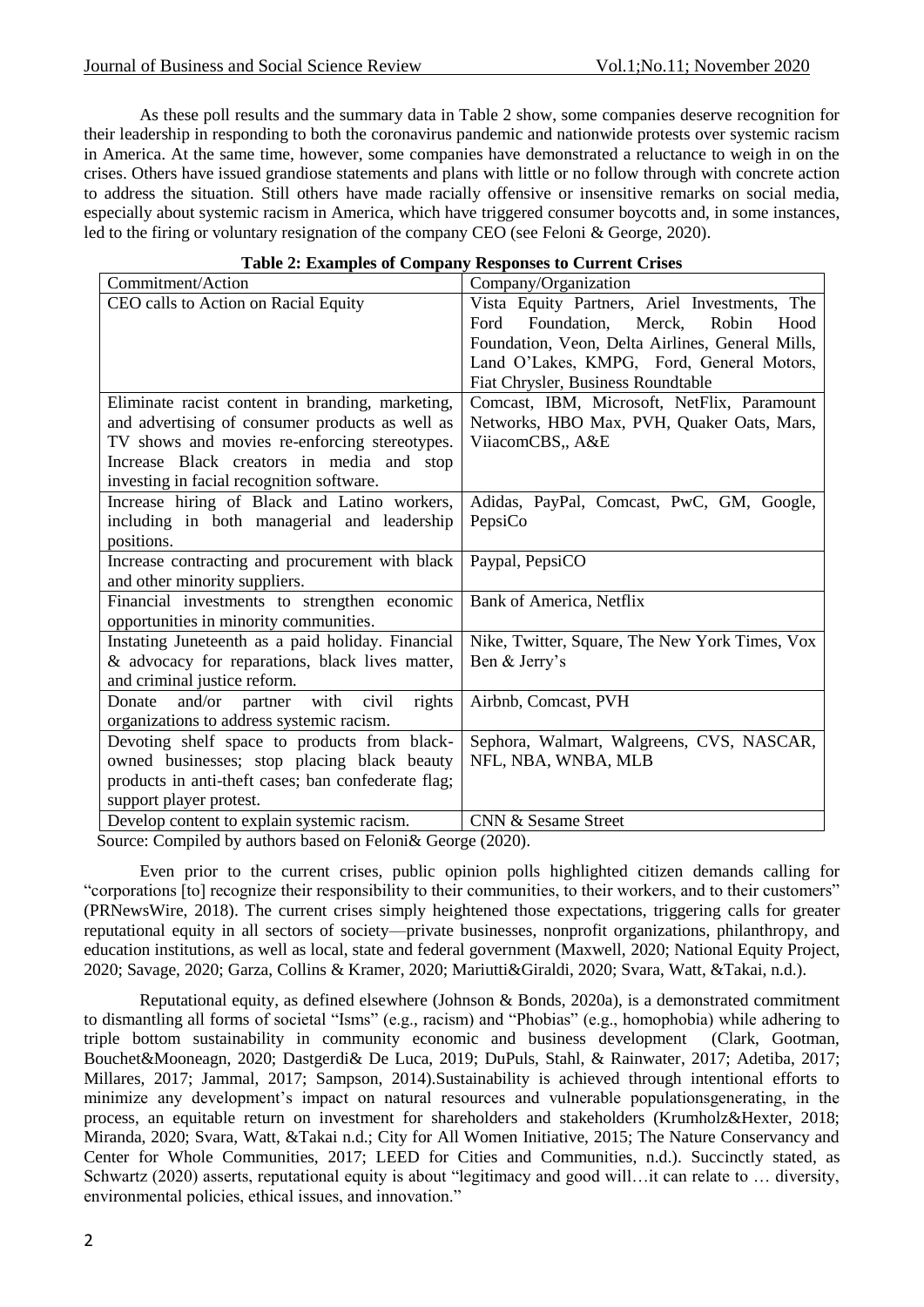## **Research Goal& Strategy**

Elsewhere we have developed a reputational equity checklist for cities (Johnson & Bonds, 2020a). In this paper, we shift our attention to the private sector. Our goal is to answer three specific questions:

- 1. How can a company ensure that it has reputational equity in the marketplace?
- 2. What factors—strategies, policies, tactics, procedures, and practices--should be on the firm's reputational equity checklist?
- 3. What should firms do to brand or rebrand themselves as equitable places to work and civically engaged corporate citizens?

Strong reputational equity, especially in terms of commitment to diversity, equity, and inclusion, should help companies become employers of choice, where everybody want to work and where nobody wants to leave. Public opinion poll research suggest companies doing the right things in response to Covid-19 and the Black Lives Matter protest movement should witness a growing commitment to their brands across all five generations in the workplace, but especially among Gen Y and Gen Z (Vieux, 2020).

We derive our corporate reputational equity checklist from a content analysis of existing research on:

- What companies were doing and not doing in the area of corporate social responsibility prior to the coronavirus pandemic and the systemic racism protest movement (Meyer, 2000; Alva, 2019; Fan, 2019; Reese, 2019; The Harris Poll, 2017, PRNewsWire, 2018; Holmes Report, 2017; Macey, 2013;Eccles, Newquist, & Schatz, 2007; Black, Carnes, & Richardson, 2000; Jackson, n.d.).
- What the American public thinks corporations should be doing to respond to these interrelated and overlapping crises(Weber Shandwick, 2020; Axios Harris Poll, 2020; Vieux, 2020; Whittaker, 2020; Mull, 2020; Schwartz, 2020; Younginer, 2020; Adesina & Mizell, 2020;
- How specific companies have responded (Feloni and George, 2020);
- How consumers are likely to react to crisis response corporate behavior—good and bad (Meyers, 2020); and
- What firms need to do in the current VUCA—volatile, uncertain, complex, and ambiguous environment to protect their reputation, especially in the age of social media "where bad news travels" far and fast" (Vieux, 2020; Repko, et al. 2020)

Based on our review of this body of research, we have organized our corporate reputational equity checklist around four themes, discussed in detail below.

# **The Corporate Reputational Equity Checklist**

Our reputational equity checklist for corporations encompasses leader behaviors/demonstrated commitment; talent recruitment, development, and retention; workplace culture and climate; and community engagement and support. The strategies, policies, tactics, procedures and practices to achieve reputational equity in each of these domains appear in Table 3.

| <b>Intervention Domain</b>    | Strategies, Policies, Tactics, Procedures & Practices                |  |
|-------------------------------|----------------------------------------------------------------------|--|
| <b>Leader</b>                 | Stand against systemic racism –workplace $\&$ society more generally |  |
| <b>Behaviors/Demonstrated</b> | Diversity Audit                                                      |  |
| <b>Commitment</b>             | Incorporate Diversity & Inclusion into long-term business strategy   |  |
|                               | Living Wage for all employees                                        |  |
|                               | Pay Equity                                                           |  |
|                               | Key performance indicators & metrics                                 |  |
|                               | Diversity, Equity, & Inclusion Scorecard                             |  |
|                               | Diverse hiring and promotion targets                                 |  |
|                               | Executive compensation tied to meeting diversity targets             |  |
|                               | Transparent reporting & disclosure                                   |  |
|                               | Supplier diversity in procurement $&$ contracting                    |  |
|                               | Hold suppliers accountable                                           |  |
|                               | <b>Chief Equity Officer</b>                                          |  |
|                               | Mandate diverse slate of candidates for senior roles                 |  |
|                               | Maintain commitment to equity in times of crisis                     |  |

|  |  | <b>Table 3: Corporate Reputational Equity Checklist</b> |  |  |
|--|--|---------------------------------------------------------|--|--|
|--|--|---------------------------------------------------------|--|--|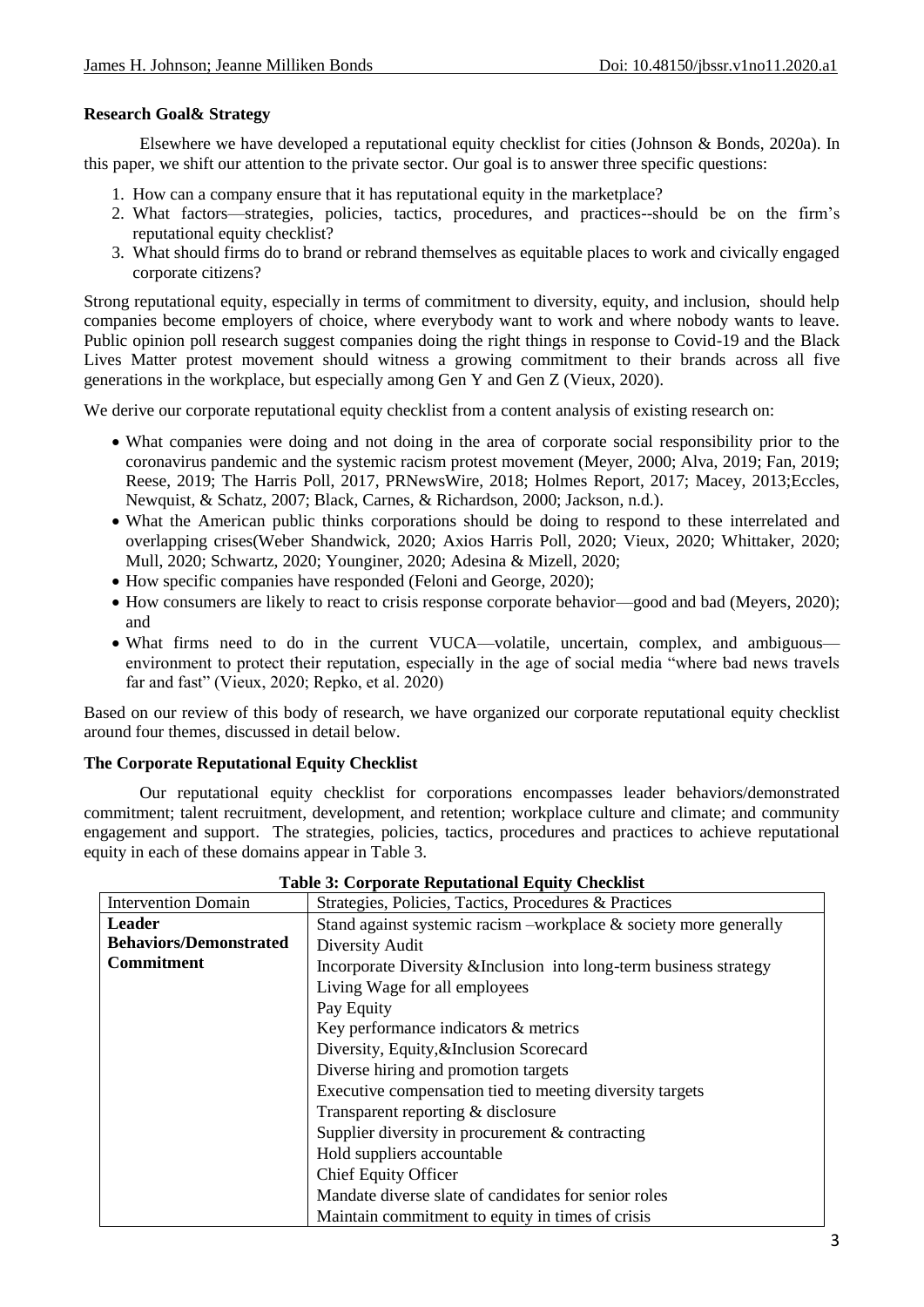| <b>Talent</b>     | Recruitment,                | Strive to expand the talent base by avoiding the "just like me syndrome" |
|-------------------|-----------------------------|--------------------------------------------------------------------------|
| Development,<br>& |                             | (affinity bias)                                                          |
| <b>Retention</b>  |                             | Establish resume screening techniques that eliminate bias and            |
|                   |                             | discrimination                                                           |
|                   |                             | Second chance employment programs given the racially disparate impact    |
|                   |                             | of crime and criminal justice policymaking                               |
|                   |                             | Alliances with HBCUs & other MSIs                                        |
|                   |                             | Fund education programs to facilitate<br>diverse<br>talent pipeline      |
|                   |                             | (scholarships, internships & apprenticeships)                            |
|                   |                             | Embrace flexible work arrangements                                       |
|                   |                             | Mentoring & sponsorship programs                                         |
|                   |                             | Leadership program to advance diverse employees                          |
|                   |                             |                                                                          |
| Workplace         | <b>Culture</b><br>&         | Candid dialogue & courageous conversations—ethos of openness and         |
| <b>Climate</b>    |                             | candor                                                                   |
|                   |                             | Zero tolerance for discrimination                                        |
|                   |                             | Acknowledge & work to combat racial stereotypes—angry, aggressive,       |
|                   |                             | dangerous                                                                |
|                   |                             | Accessible & retaliation-free grievance procedures                       |
|                   |                             | Foster inclusive spaces for people of color or other diverse groups      |
|                   |                             | Protect worker health and safety                                         |
|                   |                             | Educate workers about micro-aggressions                                  |
|                   | <b>Community Engagement</b> | #MeTooMovement                                                           |
| & Support         |                             | <b>Affirm that Black Lives Matter</b>                                    |
|                   |                             | <b>LGBTQ</b>                                                             |
|                   |                             | DACA & Open Door Immigration Policy                                      |
|                   |                             | Stand up against police brutality                                        |
|                   |                             | <b>Voting Rights</b>                                                     |
|                   |                             | Discretionary marketing spend consistent with social causes championed   |
|                   |                             | Charitable giving, volunteering, $\&$ employee gift matching to support  |
|                   |                             | causes                                                                   |

Source: Compiled by authors.

## **Leader Behaviors/Demonstrated Commitment**

Leaders of companies that either have or are seriously committed to building strong reputational equity understand a company's reputation is not a popularity contest (Gaines-Ross, 2015; Whittaker, 2020}. In the past, a company's reputation was based on "such factors as successful advertising campaigns, what products they made, services rendered, and stock prices—how much they increased" (Gaines-Ross, 2015). Today, as Gaines-Ross (2015) put it, "Not only can we point out which companies have a good reputation, we can also set forth the drivers of that reputation."

Increasingly, CEOs and other company leaders are recognizing

Customers are not just purchasing products or services by price and quality today; they are also shopping by company reputation—a company's values, corporate responsibility, and how it behaves." Moving forward, reputational equity will be part of the decision calculus, especially given the influence of employee grievance websites... where anonymously employees can post information—good and bad—about working conditions at companies (Gaines-Ross, 2015).

Unfortunately, as Mull (2020) points out, some less enlightened business leaders misinterpretthis shift in the public's priorities in rating companies. Commenting on companies led by such individuals, she notes that,

Instead of taking concrete actions, many companies interpret consumers' push for social responsibility as a strong desire for them to make vague statements about even vaguer values, such as "equality" and "community," when something racist dominates the news. CONTINUE SENTENCE BELOW HERE.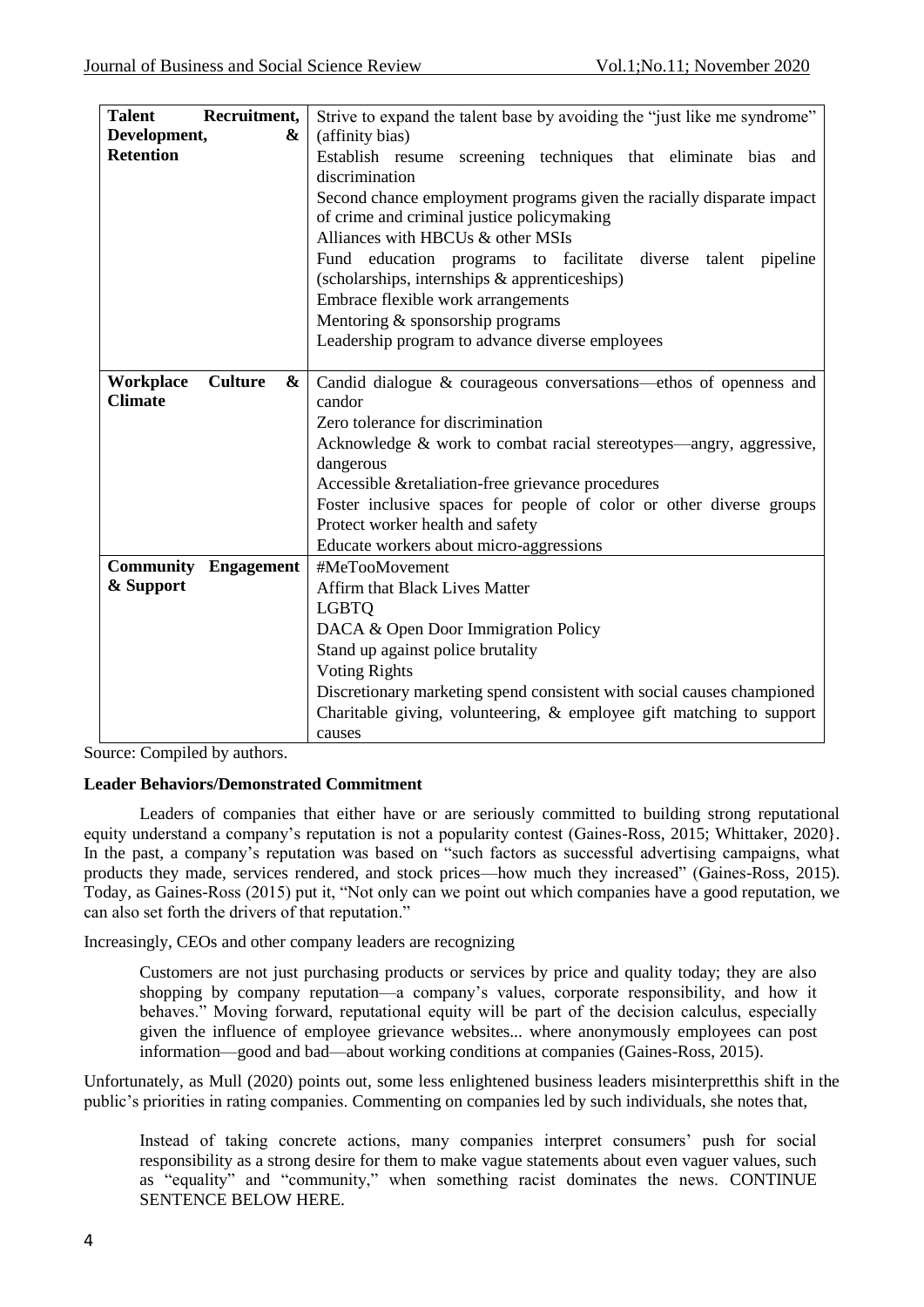Sometimes, these gestures include donations to well-funded and well-known nonprofit organizations, or an indeterminate promise to make such a donation, in some amount, to some kind of charity that is "doing the work."

In the aftermath of the videotaped murder of George Floyd by a Minneapolis police officer, surveys reveal the public expects companies to demonstrate a stronger commitment to diversity, equity, and inclusion (Axios Harris Poll, 2020). The commitment, Alva (2019) asserts, will become an important element in a firm's portfolio of reputational capital assets, noting further that,

Failure to develop reputational equity may constitute a major reputational risk that may be difficult, if not impossible, to overcome in today's highly polarized world. Reputational equity is one of those reputational reserves firms will be able to fall back on when reputational damage hits.

However, as Whittaker (2020) points out,

This is not about playing politics or prioritizing social activism over making money. It's about building stronger, better businesses that give ordinary hardworking people the opportunities they deserve, that sustain our sense of community, that restore faith and trust in markets, and that ultimately provide a path to upward economic mobility that, right now, feels out of reach for so many.

Whitaker (2020) continues by noting when it comes to reputational equity, "substance ...counts the most, not grandiose plans or powerful rhetoric."

Consequently, companies that are serious about developing reputational equity recognize the need to take an in-depth look at the strategies, policies, practices, and procedures that undergird the way they do business.Typically, they conduct an organizationalaudit to identify barriers to diversity, equity, and inclusion. Usually, the audit includes a benchmark assessment of workforce demographics, a workplace climate survey | and a critical review of systems undergirding talent recruitment, development and retention; performance appraisals; pay and benefits; coaching practices; mentoring schemes; management and leadership development programs; flextime arrangements;and contracting and procurement.

Based on the audit results, companies that are serious about reputational equity typically hire or appoint a chief equity officer and incorporate diversity and inclusion into their long-term business strategy. They also set diversity hire and promotion targets and tie executive compensation to meeting the targets. Companies with strong reputational equity also commit to a living wage for all employees and to eliminating the gender wage gap by ensuring equal pay for equal work. Further, they commit to accountability and transparency by developing a diversity, equity, and inclusion scorecard of key performance indicators and metrics and disclosing it to shareholders, key community stakeholders, and the public at large on an annual basis.

Transparency is a critically important component of reputational equity because, in today's digital world,news can spread rapidly via social media about bad behavior and/or failure to live up to commitments to diversity, equity, and inclusion. Moreover, Glassdoor, the employer-rating website with over 30 million users, now allows employees to rate companies anonymously on how well they are doing on diversity and inclusion, along with how well they are doing in the areas of compensation and benefits, career opportunities, culture and values, effectiveness of senior management, and work/life balance (Kahn, 2020).

Finally, companies with strong orientation toward reputational equity go to great lengths to maintain their commitment to diversity, equity, and inclusion in good times and bad times—when things are going smoothly and when things are not going smoothly. It is not the first thing cut in a downturn or crisis. As Margaret Keane, CEO of Synchrony notes,

During a crisis, it's easy to feel energized, driven by a sense of purpose and motivation. It's harder to maintain that work when crisis fatigue sets in, when the world moves on to the next major news event or catastrophe. We should not lose momentum. We should push to ensure diversity and inclusion stay ingrained in our workplaces and in our lives (Keane and Alves, 2020).

That is precisely what companies with an unwavering commitment to reputational equity do. Diversity, equity, and inclusionare engrainedin their corporate DNA.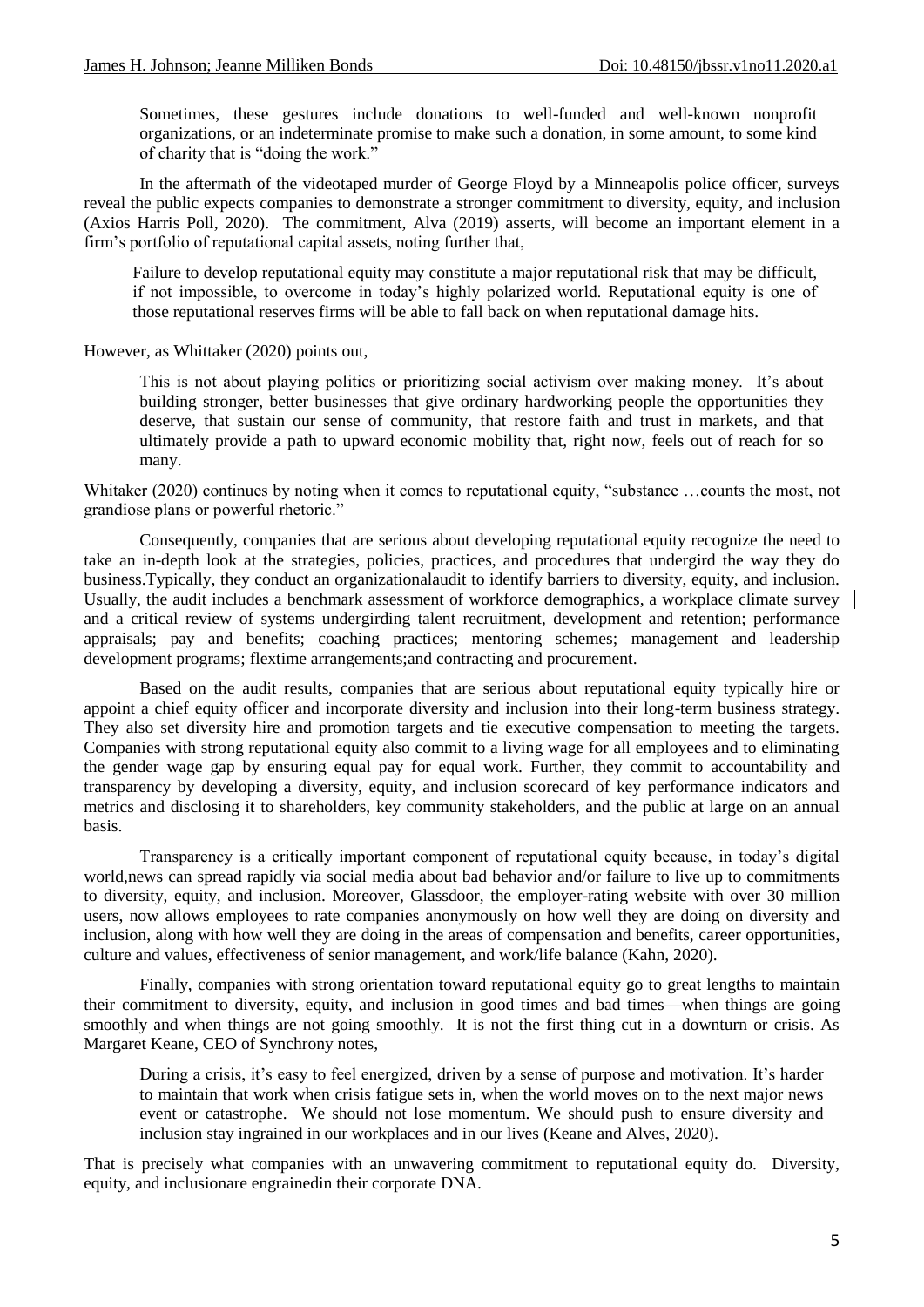#### **Talent Recruitment, Development & Retention**

Companies striving to achieve greater reputational equity work diligently to eliminate barriers to creating and maintaining a diverse employee base. They view this as a strategic imperative because both the labor force and consumer markets are becoming more diverse and will continue to do so in the future (Johnson & Parnell, 2019).

On the recruitment and hiring front, they strive to expand and diversify the talent base by avoiding the "just like me" hiring syndrome, a process known as affinity bias (Turnbull, 2014). They also make a concerted effort to eliminate bias and discrimination in resume screening, a process shown to disadvantage applicants with Afrocentric first names (Gerdeman, 2017; Brown, 2013; Bertrand &Mullainathan, 2004). They look for talent in places where no one else is looking, including through intermediaries that match individuals seeking a second chance with employment. In addition, they create talent pipelines through apprenticeship, scholarship, and internship programs with community colleges and four-year institutions serving underrepresented populations (HBCUs and MSIs).

With regard to career development and retention of existing workers from diverse backgrounds, companies striving to build reputational equity establish and adequately fund strong minority mentoring and sponsorship programs designed to provide a pathway to upper management and leadership roles within in the organization. They also embrace flexible work arrangements as a retention strategy, fully acknowledging that people of color and women often have greater caregiving challenges than white men.

## **Workplace Culture and Climate**

Companies that are reputation equity driven take major steps internally to reengineer the workplace culture and climate so they align with leadership's stated commitments to diversity, equity, and inclusion. Typically, the process of facilitating change in organizational culture and climate falls under the purview of the company's chief equity officer who pursues, in turn, at least five different culture and climate change strategies.

- Establish a zero tolerance for discrimination policy in the workplace.
- Devise tactics to combat stereotypes and implement initiatives that educate workers about microaggressions.
- Create inclusive spaces, such as Employee Resource Groups (ERGs), skunkworks, and diverse innovation teams, to build a strong sense of belonging for people of color and others with diverse backgrounds.
- Build an ethos of openness and candor where courageous dialogue, courageous conversations, and courageous listening are encouraged throughout the ranks and across the various units that make up the organization.
- Committo the health, safety,and wellbeing of employees, especially in times of crisis.

In companies striving to build reputational equity, these organizational culture and climate change mechanisms, successfully implemented, apply to all employees, irrespective of rank, length of tenure, and pay grade.

## **Community Engagement and Support**

Companies with reputational equity aspirations have a strong and highly visible presence in the communities where they are located and do business. Their visibility and engagement are through multiple channels: charitable giving, volunteering, and employee gift matching to support social causes. In addition, they leverage their discretionary marketing budgets to champion causes that promote equity and equality in broader society, such as the Me Too Movement, the Black Lives Matter Movement, Deferred Action for Childhood Arrivals (DACA), Climate Justice Alliance, LGBTQ rights, among other equity issues (Feloni & George, 2020).

## **Key Takeaways**

Strong reputational equity is a strategic business imperative in a world where disruptive demographics are dramatically transforming all of our social, economic, and political institutions, including the workforce, workplaces, and consumer markets (Johnson & Parnell, 2019).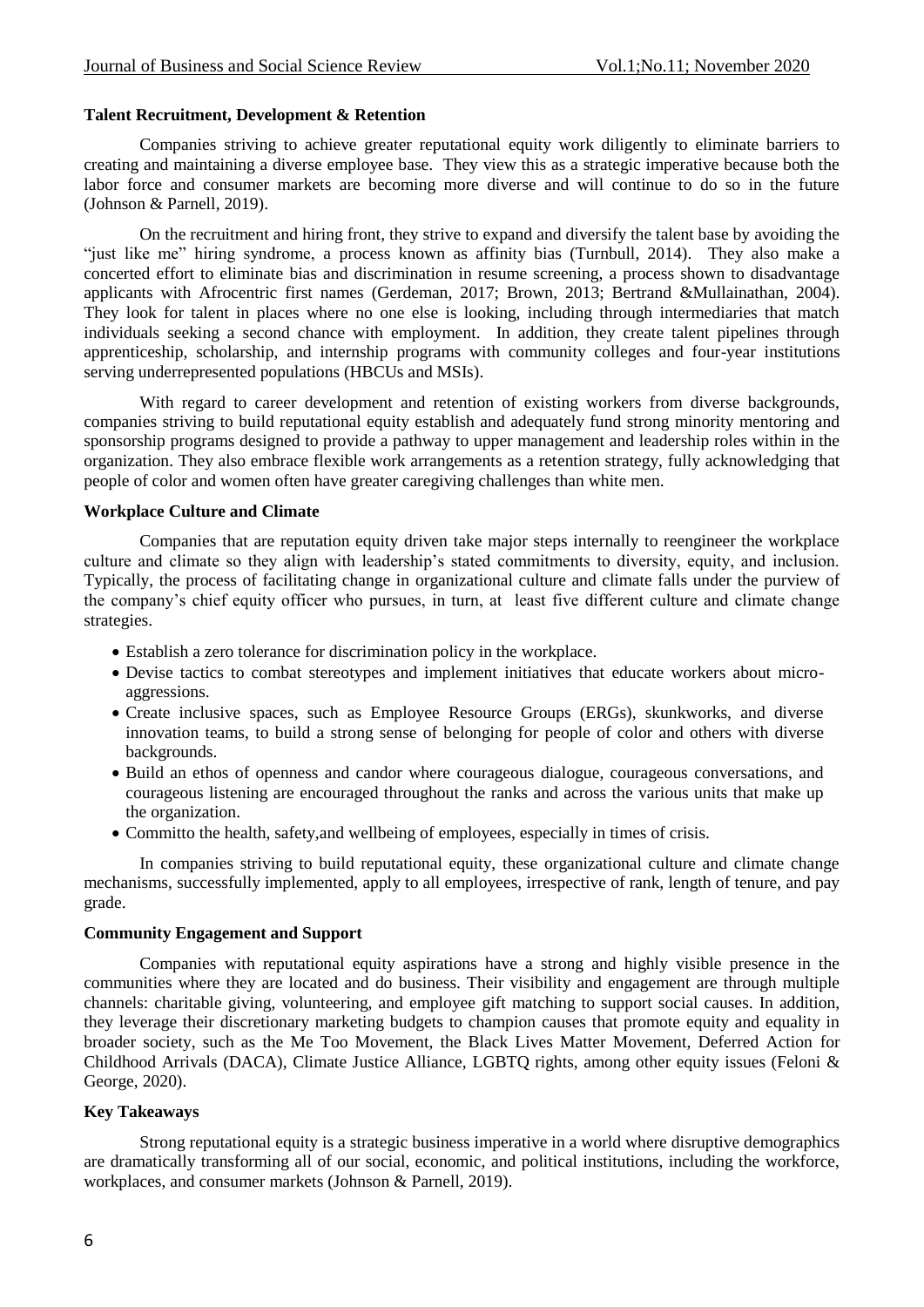The way companies manage their workers and consumers as well as respond to future societal challenges and disruptions will dictate who wins and who loses in the hyper-competitive global marketplace (Johnson & Milliken, 2020b). Being able to respond with a "yes" to every item in the reputational equity checklist is the key to survival, viability, and prosperity in the years ahead.

## **References**

- Adesina, Fiyin and Mizell, Jill, 2020," The American Public Wants Companies to take Action on Advancing Racial Equity—Especially Black Americans," Just Capital, July 9, available at [https://justcapital.com/news/the-american-public-wants-companies-to-take-action-on-advancing](https://justcapital.com/news/the-american-public-wants-companies-to-take-action-on-advancing-racial-equity-especially-black-americans/)[racial-equity-especially-black-americans/.](https://justcapital.com/news/the-american-public-wants-companies-to-take-action-on-advancing-racial-equity-especially-black-americans/)
- Adetiba, Elizabeth, 2017, "Politics and Promposal—How Isms and Phobias influence Who Gets Asked to the Dance," The Black Youth Project, July 5, available at [http://blackyouthproject.com/politics](http://blackyouthproject.com/politics-promposals-isms-phobias-influence-gets-asked-dance/)[promposals-isms-phobias-influence-gets-asked-dance/](http://blackyouthproject.com/politics-promposals-isms-phobias-influence-gets-asked-dance/)
- Alva, Se, 2019, Building Out Your Reputational Capital, October, available at [https://www.alva](https://www.alva-group.com/blog/building-out-your-reputational-capital/)[group.com/blog/building-out-your-reputational-capital/.](https://www.alva-group.com/blog/building-out-your-reputational-capital/)
- Anon, n.d., "Protecting Your Reputation and Shareholder Value in an Age of Social Media," The ONE Brief,available at [https://theonebrief.com/protecting-reputation-brand-value-cyber-social-media/.](https://theonebrief.com/protecting-reputation-brand-value-cyber-social-media/)
- Axios-The Harris Poll, 2020, Corporate Reputations Rankings, available at [https://theharrispoll.com/wp](https://theharrispoll.com/wp-content/uploads/2020/07/HP-RQ-2020-v9-1.pdf)[content/uploads/2020/07/HP-RQ-2020-v9-1.pdf.](https://theharrispoll.com/wp-content/uploads/2020/07/HP-RQ-2020-v9-1.pdf)
- Bertrand, Marianne and Mullainathan, Sendhil, 2004, Are Emily and Greg More Employable than Lakisha and Jamal? A Field Experiment on Labor Market Discrimination," June 20, available at [https://scholar.harvard.edu/files/sendhil/files/are\\_emily\\_and\\_greg\\_more\\_employable\\_than\\_lakisha\\_a](https://scholar.harvard.edu/files/sendhil/files/are_emily_and_greg_more_employable_than_lakisha_and_jamal.pdf) nd jamal.pdf.
- Black, Ervin L., Carnes, Thomas A., and Richardson, Vernon J., 2000,"The Market Value of Corporate Reputation,‖*Corporate Reputation Review*, January, available at [https://www.researchgate.net/publication/233665799\\_The\\_Market\\_Valuation\\_of\\_Corporate\\_Reputati](https://www.researchgate.net/publication/233665799_The_Market_Valuation_of_Corporate_Reputation) [onq](https://www.researchgate.net/publication/233665799_The_Market_Valuation_of_Corporate_Reputation).
- Brown, Shayna, 2013, "On a First Name Basis: Effects of African American Sounding First Names on the Hiring Decision," Digital Commons@Georgia Southern, Summer, available at [https://digitalcommons.georgiasouthern.edu/cgi/viewcontent.cgi?article=1853&context=etd.](https://digitalcommons.georgiasouthern.edu/cgi/viewcontent.cgi?article=1853&context=etd)
- City for All Women Initiative, 2015, Advancing Equity and Inclusion: A Guide for Municipalities, June, available at [https://www.cawi-ivtf.org/sites/default/files/publications/advancing-equity-inclusion](https://www.cawi-ivtf.org/sites/default/files/publications/advancing-equity-inclusion-web_0.pdf)web 0.pdf.
- Clark, Greg, Gootman, Market, Bouchet, Max, and Mooneaqn, Tim, 2020,The Global Identity of Cities: Seven Steps to Build Reputation and Visibility for Competitiveness and Resilience, available at [https://www.brookings.edu/research/seven-steps-build-reputation-visibility-for-competitiveness/.](https://www.brookings.edu/research/seven-steps-build-reputation-visibility-for-competitiveness/)
- Dastgerdi, Ahamadreza, Shirvani and De Luca, Guiseppe, 2019, "Strenthening the City's Reputation in the Age of Cities: An Insight in the City Branding Theory," City, Territory, and Architecture, Vol 6, July 22, available at [https://link.springer.com/article/10.1186/s40410-019-0101-4.](https://link.springer.com/article/10.1186/s40410-019-0101-4)
- DuPuls, Nicole, Stahl, Elias, and Rainwater, Brooks, 2017, The Future of Equity in Cities, National League of Cities, November 15, available at [https://www.nlc.org/resource/the-future-of-equity-in-cities/.](https://www.nlc.org/resource/the-future-of-equity-in-cities/)
- Eccles, Robert G., Newquist, Scott C, and Schatz, Roland, 2007, "Reputation and Its Risks,"*Harvard Business Review*, February, available at [https://hbr.org/2007/02/reputation-and-its-risks.](https://hbr.org/2007/02/reputation-and-its-risks)
- Fan, Donald, 2019, "Why Diversity, Equity, and Inclusion Struggle in Corporate America,"*Diversity Journal*, February 26, available at [https://diversityjournal.com/19148-why-diversity-equity-and-inclusion](https://diversityjournal.com/19148-why-diversity-equity-and-inclusion-struggle-in-corporate-america/)[struggle-in-corporate-america/.](https://diversityjournal.com/19148-why-diversity-equity-and-inclusion-struggle-in-corporate-america/)
- Feloni, Richard and George, Yusuf, 2020, These are the Corporate Responses to the George Floyd Protest That Stand Out, June 30, available at [https://justcapital.com/news/notable-corporate-responses-to-the](https://justcapital.com/news/notable-corporate-responses-to-the-george-floyd-protests/)[george-floyd-protests/.](https://justcapital.com/news/notable-corporate-responses-to-the-george-floyd-protests/)
- Garza, Antonio, Collins, Laura, and Kramer, David, 2020, Dangerous "Isms" Challenge Democracies in our Hemisphere and Beyond, George W. Bush Presidential Center, July 21, available at [https://www.bushcenter.org/publications/articles/2020/07/democracy-talks](https://www.bushcenter.org/publications/articles/2020/07/democracy-talks-dangerous-isms-challenge-democracies-in-our-hemisphere-and-abroad.html)[dangerous-isms-challenge-democracies-in-our-hemisphere-and-abroad.html.](https://www.bushcenter.org/publications/articles/2020/07/democracy-talks-dangerous-isms-challenge-democracies-in-our-hemisphere-and-abroad.html)
- Gerdeman, Dina, 2017, Minorities Who 'Whiten' Job Resumes Get More Interviews," Working Knowledge, May 17, available at [https://hbswk.hbs.edu/item/minorities-who-whiten-job-resumes-get-more](https://hbswk.hbs.edu/item/minorities-who-whiten-job-resumes-get-more-interviews)[interviews.](https://hbswk.hbs.edu/item/minorities-who-whiten-job-resumes-get-more-interviews)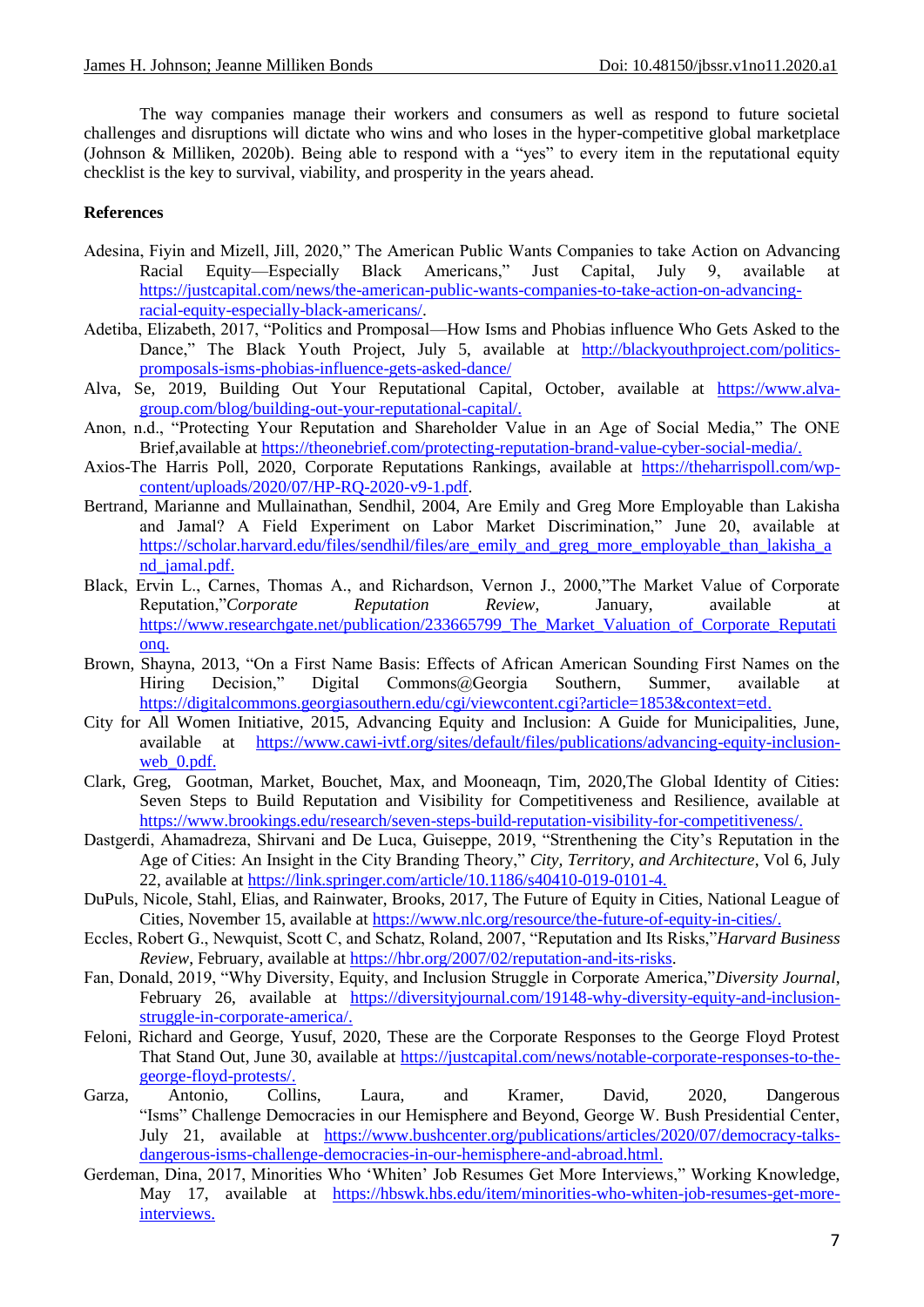- Holmes Report, 2017, "Corporate Reputation May Depend on Political Perceptions," Provoke, February 12, available at [https://www.provokemedia.com/research/article/corporate-reputation-may-depend-on](https://www.provokemedia.com/research/article/corporate-reputation-may-depend-on-political-perceptions)[political-perceptions.](https://www.provokemedia.com/research/article/corporate-reputation-may-depend-on-political-perceptions)
- Jackson, Kevin T., n.d., "Reputational Capital," in The SAGE Encyclopedia of Corporate Reputation, available at [https://sk.sagepub.com/reference/the-sage-encyclopedia-of-corporate](https://sk.sagepub.com/reference/the-sage-encyclopedia-of-corporate-reputation/i7672.xml)[reputation/i7672.xml.](https://sk.sagepub.com/reference/the-sage-encyclopedia-of-corporate-reputation/i7672.xml)
- Jammal, Mariam, 2017, "Silver Linings: Recognizing Opportunities in the Middle of Chaos," The Blank Page, available at<http://home.blnkpage.org/global-affairs/silver-linings/>
- Johnson, James H., Jr. and Bonds, Jeanne Milliken, 2020a, Does Your City Have Reputational Equity?, Frank Hawkins Kenan Institute of Private Enterprise White Paper, October, forthcoming.
- Johnson, James H., Jr. and Bonds, Jeanne Milliken, 2020b, Leading, Managing, and Communicating in an Era of Certain-Uncertainty, available at [https://uisc.unc.edu/index.php/research/ki](https://uisc.unc.edu/index.php/research/ki-research/?researchID=12066&researchID=12066)[research/?researchID=12066&researchID=12066.](https://uisc.unc.edu/index.php/research/ki-research/?researchID=12066&researchID=12066)
- Johnson, James H., Jr. and Parnell, Allan M., 2019, "Seismic Shifts,"*Business Officer*, July/August, available at<https://businessofficermagazine.org/features/seismic-shifts/>
- Kahn, Jeremy, 2020, "Employer Review Site Glassdoor adds Diversity and Inclusion Ranking," *Fortune*, September 30, available at [https://fortune.com/2020/09/30/employer-review-site-glassdoor-adds](https://fortune.com/2020/09/30/employer-review-site-glassdoor-adds-diversity-and-inclusion-ranking/)[diversity-and-inclusion-ranking/.](https://fortune.com/2020/09/30/employer-review-site-glassdoor-adds-diversity-and-inclusion-ranking/)
- Keane, Margaret and Alves, Paget, 2020, "3 Ways to Make Sure Corporate Diversity and Inclusion Efforts Have a Last Impact," *Fortune*, August 31, available at [https://fortune.com/2020/08/31/racism](https://fortune.com/2020/08/31/racism-workplace-diversity-and-inclusion-success/)[workplace-diversity-and-inclusion-success/.](https://fortune.com/2020/08/31/racism-workplace-diversity-and-inclusion-success/)
- Krumholz, Norman and Hexter, Kathryn, 2018, Advancing Equity Planning Now. Cornell University Press, available at [https://www.jstor.org/stable/10.7591/j.ctv43vr3d.](https://www.jstor.org/stable/10.7591/j.ctv43vr3d)
- LEED for Cities and Communities, n.d., A New Way Forward for Resilient, Green, Inclusive, and Smart Cities, U.S. Green Business Council, available at [https://www.usgbc.org/leed/rating-systems/leed-for](https://www.usgbc.org/leed/rating-systems/leed-for-cities)[cities.](https://www.usgbc.org/leed/rating-systems/leed-for-cities)
- Leslie Gaines-Ross, 2015, "Who Is Responsible for Corporate Reputation?,"*Ethisphere Magazine*, May 8, available at [https://magazine.ethisphere.com/who-is-responsible-for-corporate-reputation/.](https://magazine.ethisphere.com/who-is-responsible-for-corporate-reputation/)
- Mariutti, FabianaGondim and Giraldi, Janaina de MouriEngracia, 2020, "Country Brand Equity: the Role of Image and Reputation," *BAR – Brazilian Administration Review*, Vol. 17, August 31, available at [https://www.scielo.br/scielo.php?script=sci\\_arttext&pid=S1807-](https://www.scielo.br/scielo.php?script=sci_arttext&pid=S1807-76922020000300301&lng=en&nrm=iso&tlng=en) [76922020000300301&lng=en&nrm=iso&tlng=en.](https://www.scielo.br/scielo.php?script=sci_arttext&pid=S1807-76922020000300301&lng=en&nrm=iso&tlng=en)
- Maxwell, Gair, 2020, Why Reputational Equity Matters Now?, Leaders and Legends, July 1, available at [https://www.gairmaxwell.com/blog/reputational-equity.](https://www.gairmaxwell.com/blog/reputational-equity)
- Meyer, Harvey, 2000, The Greening of Corporate America, Journal of Business Strategy, Vol 21, January, available at the contract of the contract of the contract of the contract of the contract of the contract of the contract of the contract of the contract of the contract of the contract of the contract of the contract of t [https://go.gale.com/ps/anonymous?id=GALE%7CA59177524&sid=googleScholar&v=2.1&it=r&link](https://go.gale.com/ps/anonymous?id=GALE%7CA59177524&sid=googleScholar&v=2.1&it=r&linkaccess=abs&issn=02756668&p=AONE&sw=w) [access=abs&issn=02756668&p=AONE&sw=w.](https://go.gale.com/ps/anonymous?id=GALE%7CA59177524&sid=googleScholar&v=2.1&it=r&linkaccess=abs&issn=02756668&p=AONE&sw=w)
- Meyers, Alyssa, 2020, "Brands are Speaking Out on Black Lives Matter. How Are Consumers Going to Respond?," *Morning Consult*, June 2, available at [https://morningconsult.com/2020/06/02/brands](https://morningconsult.com/2020/06/02/brands-qblack-lives-matter-response-poll/)[qblack-lives-matter-response-poll/.](https://morningconsult.com/2020/06/02/brands-qblack-lives-matter-response-poll/)
- Millares, Jorge, 2017, "Isms," Queen City Unity, July 23, available at [https://www.queencityunity.org/single](https://www.queencityunity.org/single-post/2017/07/23/Isms)[post/2017/07/23/Isms.](https://www.queencityunity.org/single-post/2017/07/23/Isms)
- Miranda, Carolina A., 2020, "Nine Ideas for Making Our City's Public Space More Race Equitable," Los *Angeles Times*, June 18, available at [https://www.latimes.com/entertainment-arts/story/2020-06-](https://www.latimes.com/entertainment-arts/story/2020-06-18/cities-are-built-on-public-space-but-it-isnt-equitable-nine-ideas-for-making-it-better) [18/cities-are-built-on-public-space-but-it-isnt-equitable-nine-ideas-for-making-it-better.](https://www.latimes.com/entertainment-arts/story/2020-06-18/cities-are-built-on-public-space-but-it-isnt-equitable-nine-ideas-for-making-it-better)
- Mull, Amanda, 2020, "Brands Have Nothing Real to Say about Racism: Corporate America is Ready to Take Action…Or something,"The Atlantic, June 3, available at [https://www.theatlantic.com/health/archive/2020/06/brands-racism-protests-amazon-nfl-nike/612613/.](https://www.theatlantic.com/health/archive/2020/06/brands-racism-protests-amazon-nfl-nike/612613/)
- National Equity Project, 2020, Designing Agendas for Equity Work, available at [https://www.nationalequityproject.org/free-](https://www.nationalequityproject.org/free-webinars?gclid=EAIaIQobChMI45yqyo_Q7AIVC02GCh0NsA8qEAAYASAAEgKgnPD_BwE)

[webinars?gclid=EAIaIQobChMI45yqyo\\_Q7AIVC02GCh0NsA8qEAAYASAAEgKgnPD\\_BwE.](https://www.nationalequityproject.org/free-webinars?gclid=EAIaIQobChMI45yqyo_Q7AIVC02GCh0NsA8qEAAYASAAEgKgnPD_BwE)

- PRNewsWire, 2018, The Harris Poll on Corporate Reputation: Americans Favor "Main Street" Companies Over Traditional Corporate America; Praise Companies Bring Innovation to Help Solve Societal Challenges, March 13, available at [https://www.printfriendly.com/p/g/5mdtsz.](https://www.printfriendly.com/p/g/5mdtsz)
- Reese, Frederick, 2019, "Ranking the Reputation of the 100 Most Visible Companies,"*Stacker*, June 19p, available at [https://stacker.com/stories/3211/ranking-reputation-100-most-visible-companies-america.](https://stacker.com/stories/3211/ranking-reputation-100-most-visible-companies-america)